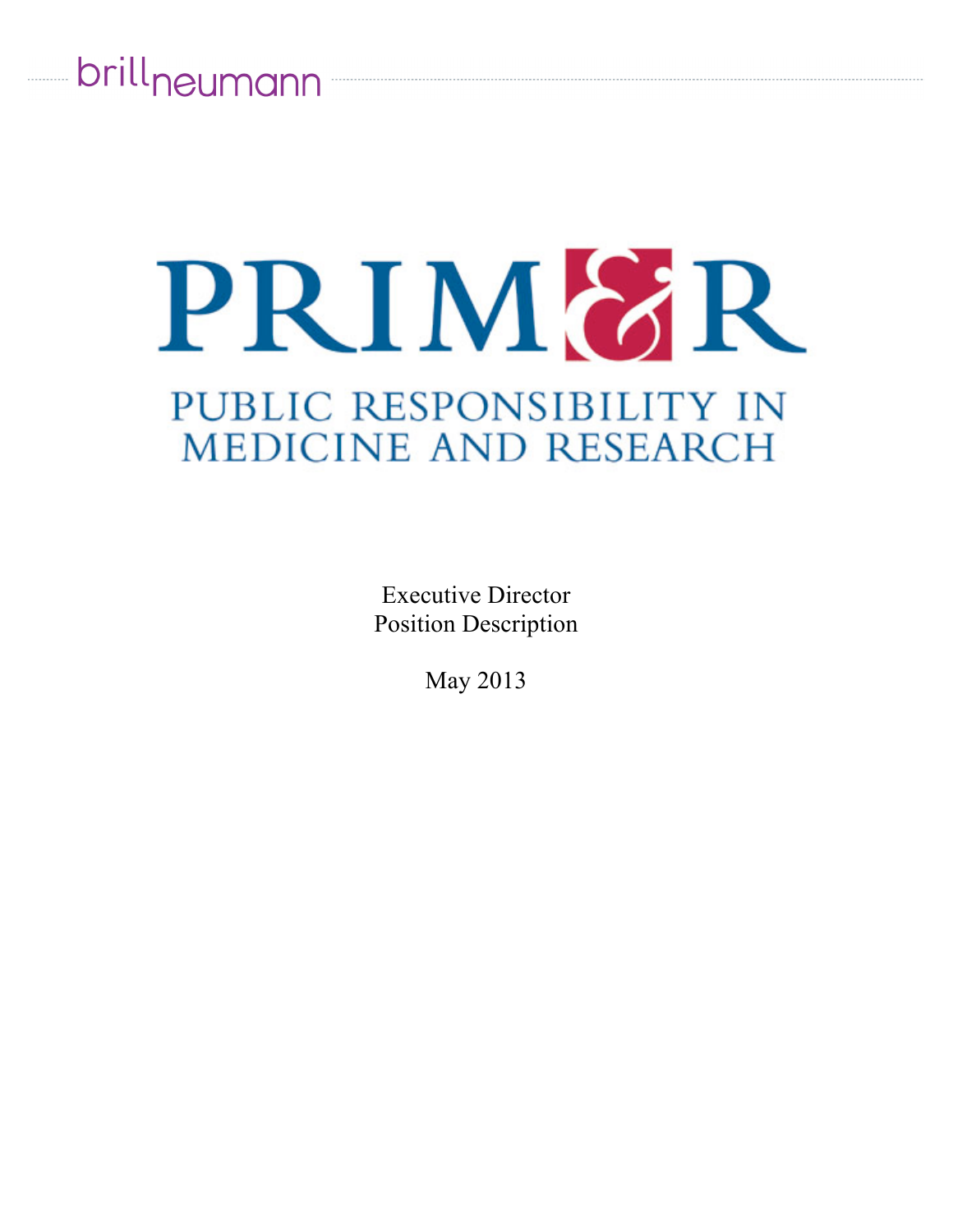## brillneumanr

Public Responsibility in Medicine and Research (PRIM&R) is seeking an Executive Director (ED). The organization and position are based in Boston, Massachusetts.

#### **Public Responsibility in Medicine and Research**

PRIM&R is dedicated to advancing the highest ethical standards in the conduct of biomedical, social science, behavioral, and educational research. It accomplishes this mission through education, membership services, professional certification, and public policy initiatives. PRIM&R's core values include: Excellence, Community, Diversity, Integrity, Knowledge, Respect, Social Responsibility, and Creativity.

Since 1974, PRIM&R has served a broad range of individuals and organizations from around the world involved in human as well as animal research. PRIM&R's vibrant membership, numbering nearly 4,000 individuals, includes professionals working with human subject protections, animal care and use, institutional biosafety programs, IRB/RECs, and ESCROs. PRIM&R serves administrators, researchers, veterinarians, community representatives, research and veterinary staff, institutional officials, government representatives, subject advocates, ethicists, policy makers, pharmaceutical and biotechnology personnel, and attorneys.

Through a wide variety of conferences and courses, PRIM&R provides objective and accurate information on the range of ethical and regulatory issues affecting research while also offering unparalleled access to certification, networking, and professional development. PRIM&R also engages in public policy matters as they arise from its unique position as a provider of independent and balanced advice and commentary.

Financially healthy, PRIM&R has an annual operating budget of approximately \$4M. Income derives primarily from conferences and education programs with additional grant funding through partnerships. PRIM&R has a dedicated and skilled staff of 16, most of whom are full-time.

#### **The Board of Directors**

The Board of Directors consists of 21 talented, committed, highly knowledgeable members, with expertise in a range of disciplines. The Board plays an active governance role and advises, guides, and leads the way for PRIM&R to advance its mission.

The ED works closely with the Board to effectively manage PRIM&R's resources, monitor the organization's programs and services, cultivate its relationships with its varied constituencies, and ensure effective strategic planning. The ED reports to the Board of Directors, which meets three times per year, and to the Executive Committee of five members, which meets monthly by conference call. Alexander M. Capron, who serves as the current Board Chair, holds the rank of University Professor at USC. (A full list of the members appears on the PRIM&R website.)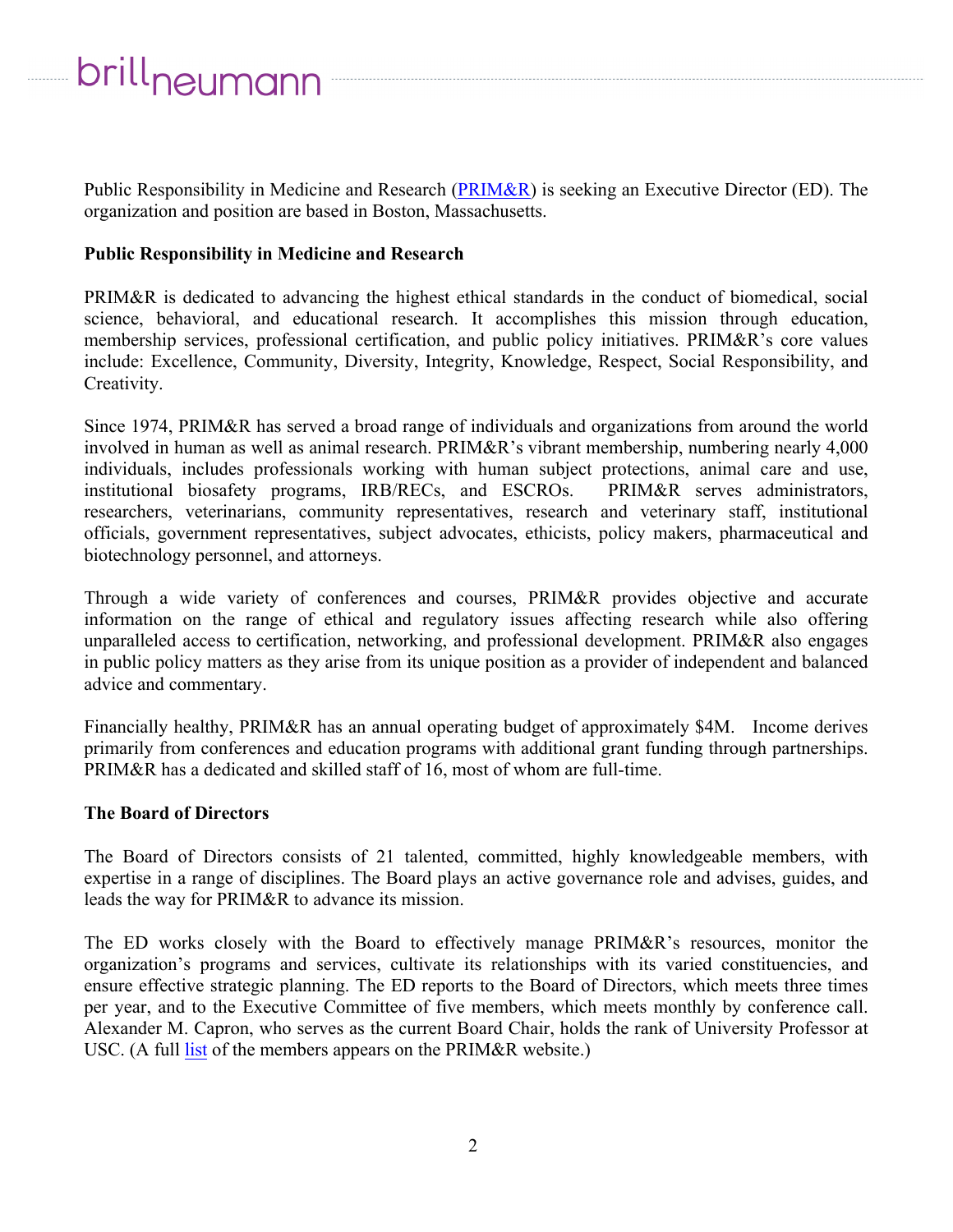### brillneumanr

#### **Leadership Transition**

PRIM&R's founding executive director, Joan Rachlin, is retiring in early 2014 after nearly 40 years of exceptional service to the organization and to the field of research ethics. Under her direction, PRIM&R has grown into the thriving organization it is today. She leaves the organization financially sound, with a talented staff and renowned programs.

#### **The Role**

The Executive Director will lead PRIM&R into its next phase of growth. S/he is the primary contact with the Board and the Executive Committee, guides the organization's strategic planning, leads the staff, and is responsible for communicating PRIM&R's mission, values and programs to staff, members, conference and educational program attendees, speakers, the media, and the general public. The ED has three direct reports: The Managing Director, the Senior Director for Programs and Publications, and the Education Director, through whom s/he oversees the organization's financial, operational, marketing, communication, education, and development activities.

It is specifically expected that the Executive Director will:

#### **Strategic**

- In conjunction with the Board, review, update, and implement the strategic plan for the organization.
- Create partnerships that expand the reach and impact of PRIM&R, including but not limited to relationships with other leading national research ethics organizations, governmental agencies, industry, and investigator communities.
- Expand PRIM&R's global presence within the research community. Assess the organization's presence in the marketplace and look for opportunities globally to expand outreach to international researchers, institutions and governmental entities around issues pertaining to research ethics.
- Advance use of innovative technologies for educational and outreach purposes. Partner where appropriate with other organizations providing similar services.
- Identify ways to diversify revenue streams and establish new funding sources while not losing sight of PRIM&R's mission and values.

#### **Operational**

- Lead the Boston office staff, providing opportunities and encouragement for all employees to maximize their individual potential and ability.
- Ensure operational efficiency, including administration, planning, and implementation.
- Foster a workplace culture aligned with PRIM&R's core values.
- Contribute to generating topics for programmatic content of all educational programs (conferences, short courses, webinars, regional meetings, etc.), and use knowledge of, and contacts in, the field of research ethics to recruit and cultivate speakers.